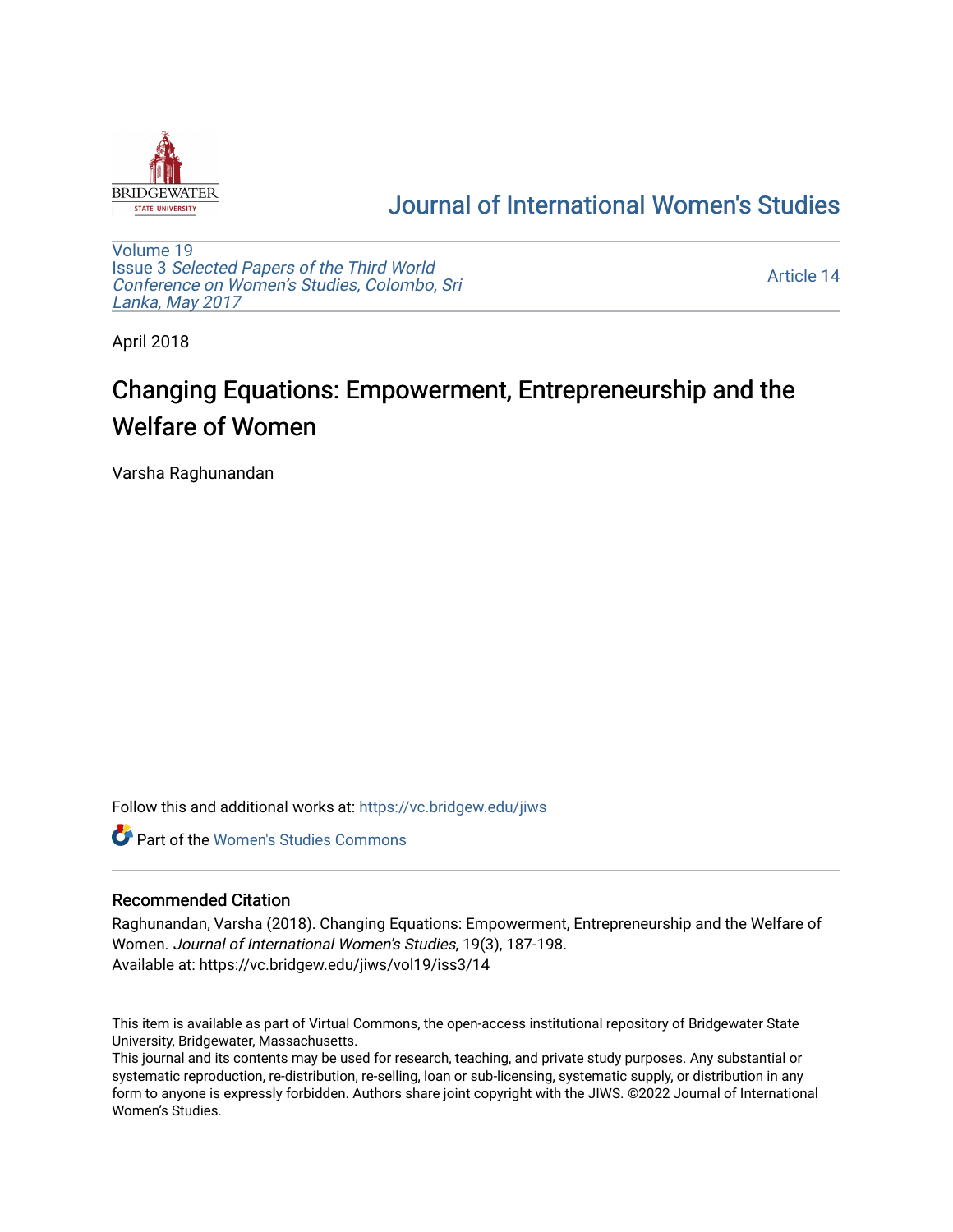#### Raghunandan: Empowerment, Entrepreneurship and the Welfare of Women

This journal and its contents may be used for research, teaching and private study purposes. Any substantial or systematic reproduction, re-distribution, re-selling, loan or sub-licensing, systematic supply or distribution in any form to anyone is expressly forbidden. ©2018 Journal of International Women's Studies.

#### **Changing Equations: Empowerment, Entrepreneurship and the Welfare of Women**

By Varsha Raghunandan<sup>1</sup>

#### **Abstract**

The world is a melange of varied cultures and norms. Some are similar, while others are strikingly different from the rest. However, every society has something in common: suppression of their women although the degree and extent may vary. It is not that women are incapable of playing those roles in society which have been dominated by men, but consistent and strategic oppression of the female sex has led many women to consider themselves as weak, powerless and a step below their male counterparts. The waves of feminism and movements to emancipate women have, to a notable extent, changed this perception. However, the world still associates women with the domestic sphere which includes rearing, nurturing and caring for children. While, this is important, this must seldom be the only role played by women. This paper while highlighting the importance of the role of women in the economic and public sphere, shall also explore the various means and steps that have been taken and further measures that can be taken to empower women and encourage entrepreneurship in developing economies such as India. The capability approach and welfare economics by Amartya Sen shall also be explored to understand how best such approaches could benefit the rural women and their empowerment. Developing economies simply cannot ignore even a fraction of their demography. This paper would thus like to bring to the fore that empowerment of women is as important to an economy as it is for their individual well-being, and ultimately their liberation.

*Keywords*: Suppression, domestic sphere, empower, entrepreneurship, capability approach, liberation

#### **Introduction**

l

The world has been an unfair place for the so-called "fairer sex" or as Simone de Beauvoir described it, the "second sex". While battles were fought over differences, there was one thing common to most societies and that was the subordination of women. Sexism is that tool which has enabled subordination. Each society has used this tool in various ways. Some societies have adopted 'benevolent sexism' which 'seems' to be a gentle means of sexism wherein women are considered as 'pure creatures that ought to be protected' (Glick & Fiske, 2001). While others have adopted 'hostile sexism', a harsher approach where the society is antagonistic towards women (Glick & Fiske, 2001). However in reality, sexism of either kind (benevolent or hostile) assumes

<sup>1</sup> Varsha Raghunandan is a student of law at School of Law, Christ (Deemed to be University), Bangalore, India. She has a keen interest in academic research and focuses mainly on areas relating to Policy research, Legislative Reforms, Gender Studies and Social Economics. As a student of law, she has been exposed to legal internships which dealt with civil, criminal, corporate and family law cases. She has also interned at Non-governmental bodies which empower women and young college dropouts. She is a part of the International Relations and Foreign Policy Committee, a student led committee within her university, which focuses on research initiatives, seminars and workshops. Contact Information: Email Address: varsha.r311@gmail.com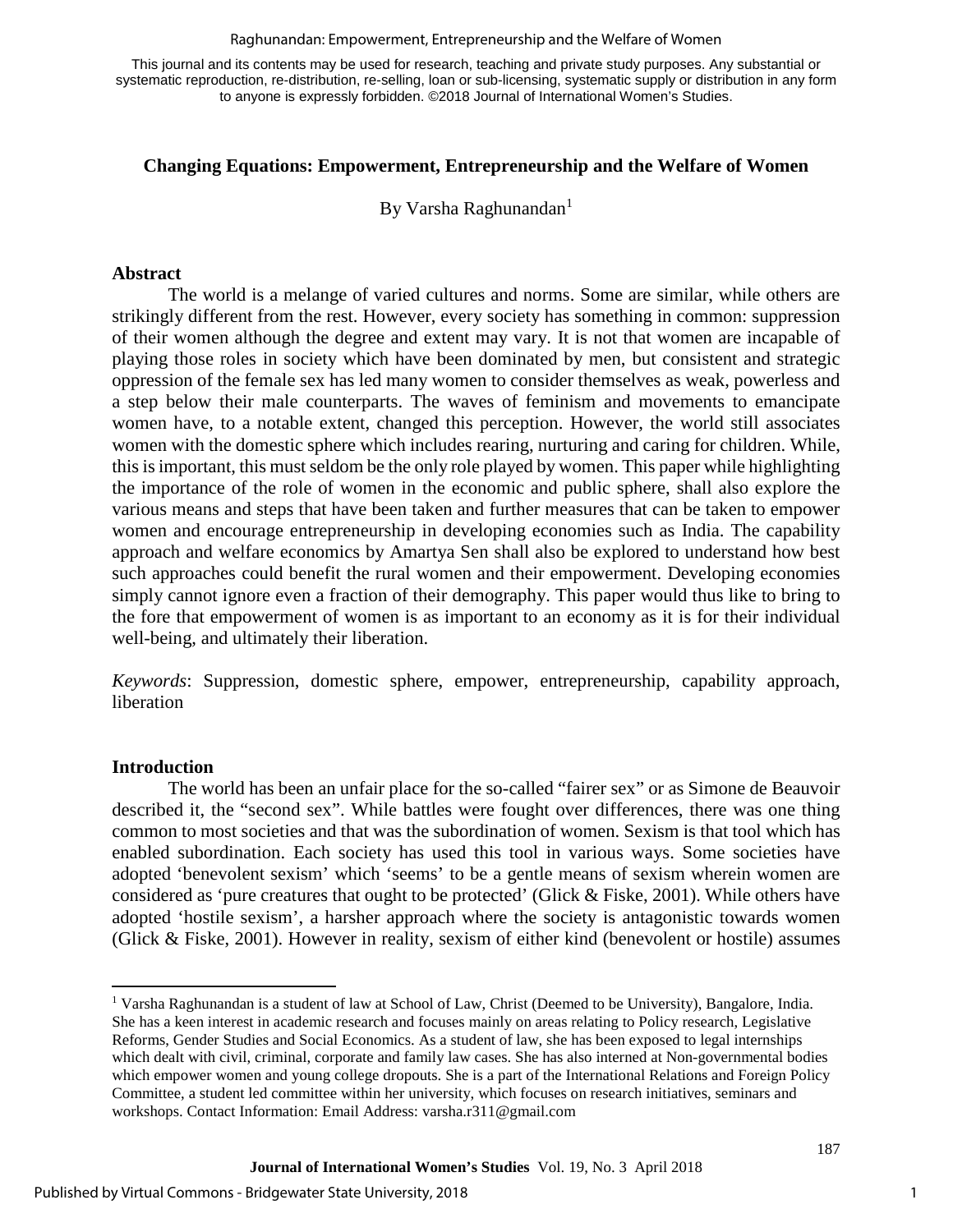inferiority of women (Glick  $\&$  Fiske, 2001). The difference lies in the fact that the former subtly justifies subordination but the latter does so explicitly (Glick  $&$  Fiske, 2001).

Caring, nurturing and balancing practices (often referred to as "multi-tasking") should not be exclusively confined to women. Women have always contributed to the economy despite being confined to the domestic sphere; without the domestic sphere being smoothly operational, efficient developments in other spheres would have been impossible. This essentially means that "...for the butcher, the baker and the brewer to be able to go to work... their wives, mothers, or sisters had to spend hour after hour, day after day minding the children, cleaning the house, cooking the food, washing the clothes..." (Marcal, 2015). However, whether it has been economics or the society, there has been hardly any recognition for this "behind the scenes economy" or "second economy"; an economy run by the "invisible sex" or the "second sex" (Marcal, 2015). Over time, with growing awareness, women were "allowed" to venture out into the public sphere. But, they are under incentivised and own very few assets in comparison to their male counterparts. The Global Wage Report 2016-2017 published by the International Labour Organization points out the parity in wages between men and women. According to this report, the Gender Pay Gap in India is 30 percent which is higher than that of most other countries (International Labour Organization, 2016). Further, a world-wide survey conducted by the Accenture group recently reported that women in India earn 67 percent lesser than their male counterparts (Accenture, 2017).

Deep rooted sexism negatively influences the socio-economic, political and individual progression of women. It also ensures that women remain the "second sex" and though the means and times may have changed, "strategic oppression" still continues. This must change. We must empower women and as Kofi Annan, the former Secretary-General of the United Nations says, "There is no tool for development more effective than the empowerment of women". In this paper, the author shall explore various factors which still hinder the growth and individual development of thousands of women across developing countries, specifically in India. Further, an attempt will be made to give solutions or approaches to tackle the factors that hamper empowerment of women. This is a secondary research and the author has relied on existing data for the same.

#### **Factors Hindering Growth**

#### *Strategic Oppression*

The social construction of gender specific roles and behavioural attributes is and has been a weapon through which women have been strategically oppressed. Across geographical boundaries, women and men have been subjected to various standards of expectations with regard to their behaviours and attributes. These are shaped by culture, tradition and history which can be collectively termed as 'socio-environmental forces' (Powell, 2011). These socio-environmental forces reward boys and girls when they engage in "right behaviours" and punish them when they engage in "wrong behaviours" (Powell, 2011). Women, being subordinate to men, have faced the brunt of such a social construction and suffer from the negatives of it in their everyday lives. Let us examine this from the Indian perspective.

The modern Indian man has very contradicting views with regard to the role and behaviour of their women. *The International Men and Gender Equality Survey* (IMAGES) conducted by the International Center for Research on Women confirms this. They found that the Indian man's view on gender equality was complex and at times contradictory. While Indian men support policies that promote equal opportunities for women, they also feel that they "lose out" if women are afforded more rights (Gaynair, 2011). The study also found that Indian men were least supportive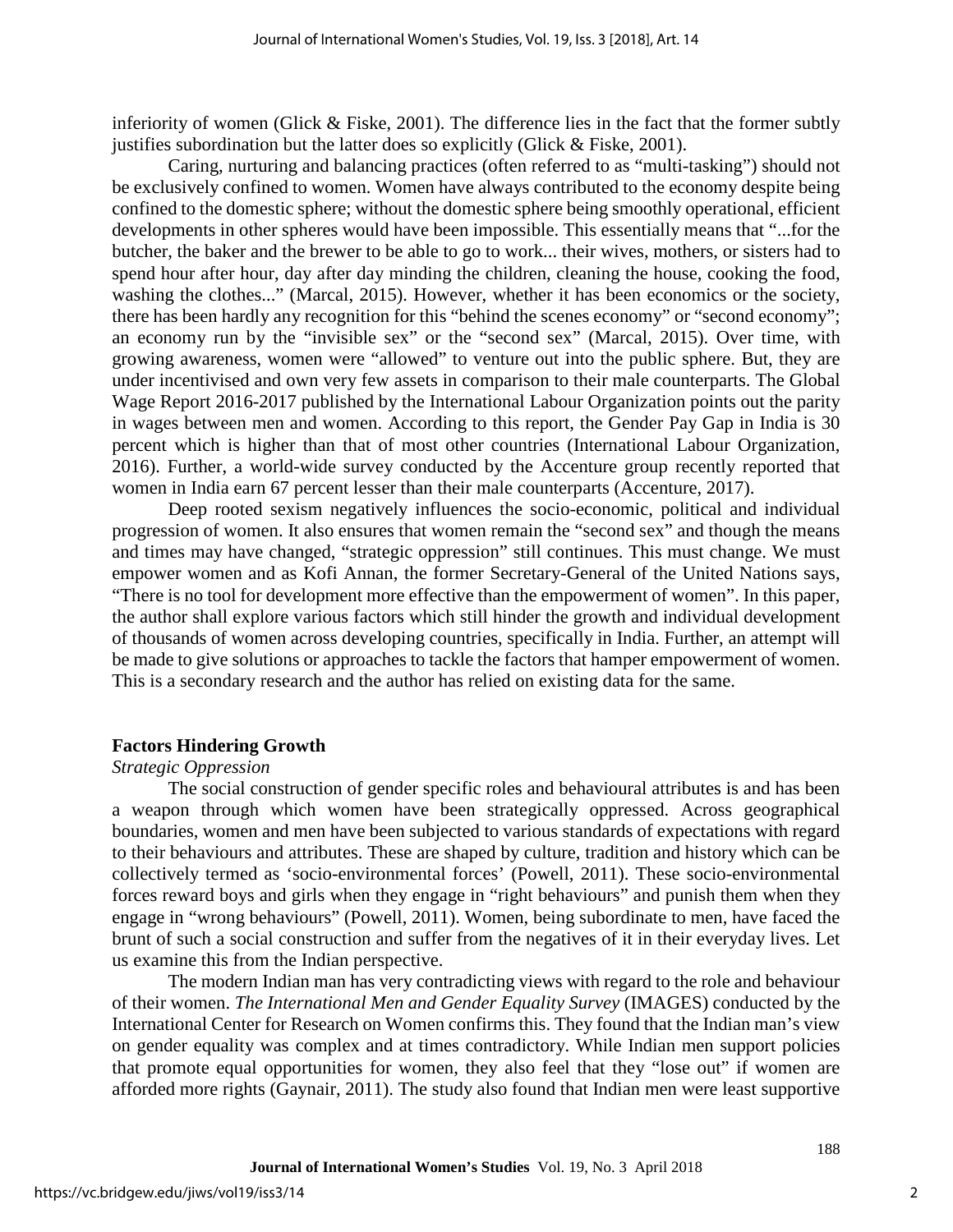of equitable relationships and roles between men and women. This is primarily because of the patriarchal structure that is inherent in the Indian society (Gaynair, 2011). The same survey found that more than 80 % of Indian men felt that changing diapers and feeding children were the mother's responsibility (Gaynair, 2011). Women are also viewed as subservient to men (Gaynair, 2011).

It is not just the existence of patriarchy that leads to a social construction that is detrimental to women and their liberties, but it is also the internalisation of such practices and roles by women themselves. This is more harmful than the mere existence of patriarchy. Mothers to daughters, friends to fellow female friends and a colleague to her fellow colleague often without realising preach certain values or behavioural attributes which they feel are appropriate to women. For instance, a woman who is strongly opinionated, confident and not domesticated is often considered as a woman who has strayed away. Even the media has caught on to this internalised misogyny and often portrays the career woman with a screaming baby in her briefcase to be selfish, irresponsible and a bad woman (Marcal, 2015). Thus, there is an underlying assumption regarding the qualities a woman must have. These are the very qualities which are gender specific and those that conform to the social construction based on and beneficial for patriarchy to survive.

The result of this strategically oppressive social construction of gender specific behaviour and internalised misogyny by women themselves leads to a few fundamental problems that hinder development of women. She has no say in the decision making process whether it is a decision which concerns her or any other major decision. She becomes dependent on the male members of her family to make those decisions. This is partially because she is expected to listen to them and partially because she lacks confidence in her own decision-making abilities.

#### *Lack of Education*

We have always looked at lack of education as the major factor which leads to the underdevelopment of women (OECD, 2017). There are three aspects I would like to highlight: first, there exists a disparity between literacy and employability. Many policies and programmes such as Sarva Shiksha Abhiyaan, National Scheme of Incentives to girls for Secondary Education, Udaan and Mahila Samakhya programme have been formulated to educate the girl child. However, when looked into deeply, we find that though these policies are doing their bit by educating as many girls and women as possible, they hardly live up to expected quality standards. A study conducted by Yes Bank with the National Skill Development Corporation shows that the policies and programmes have most definitely increased the number of educational institutions and enrolment rates but owing to the quality of education, a large percentage of people are nonemployable (Yes Bank, 2014). This was not a gender specific study, but when educational policies are more quantitative than qualitative in addition to the various factors which keep women away from receiving education, the effect is counterproductive. The more women see their fellow literate women unemployed, the more they are discouraged to spend their time or limited resources on getting an education.

Secondly, studies have shown that there is a U-shaped relationship that exists between education and labour force participation. With increasing education, labour force participation rates for women first start to decline and then pick up among highly-educated women who experience a pull factor of higher paying white collar jobs. This U-shaped relationship explored earlier by Goldin in 1995 suggests that rising household incomes decrease the female labour force participation (Das, Jain-Chandra, Kochhar & Kumar, 2015). This means that even if women are educated, they withdraw from participation in the labour force if the total income of the family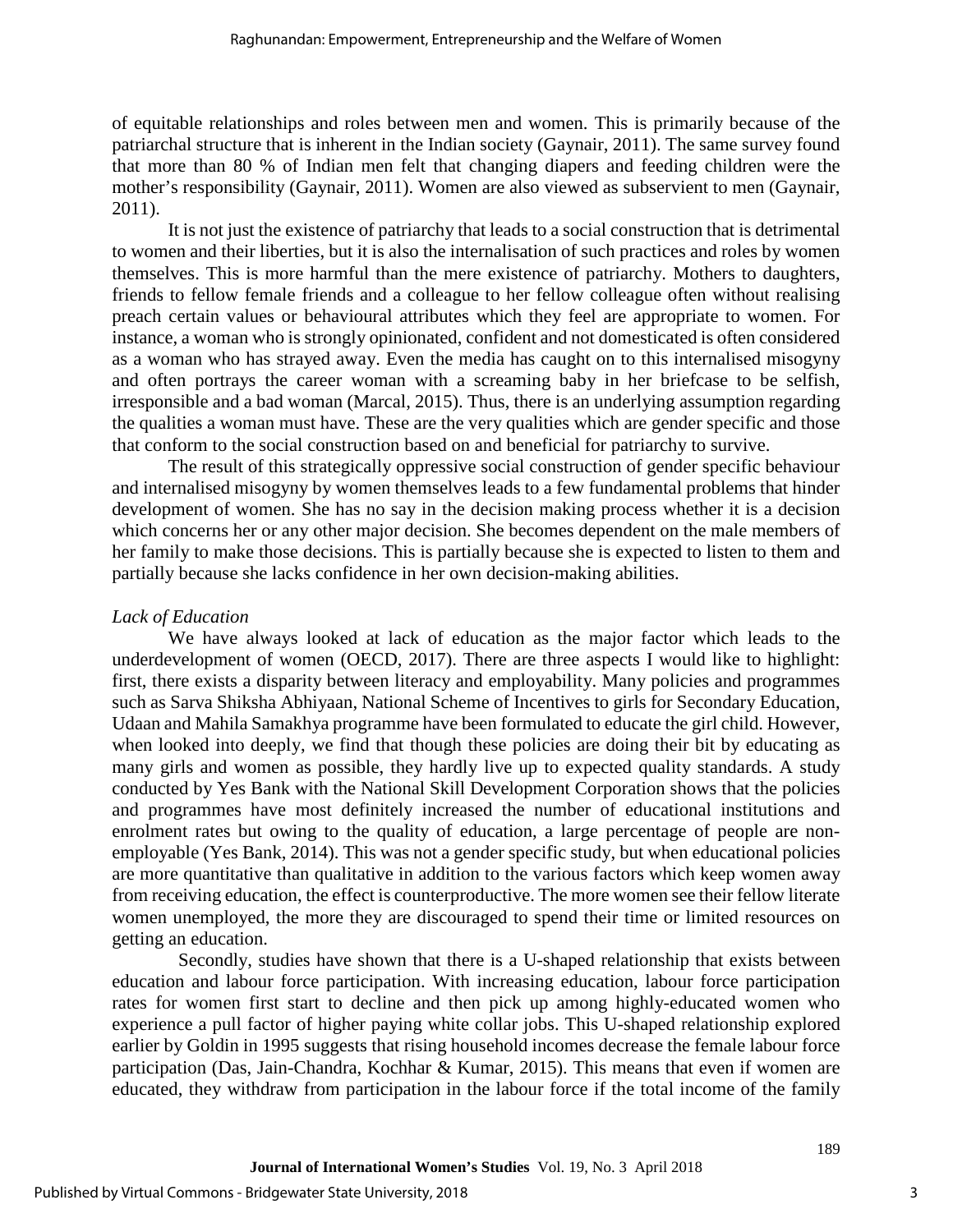increases. Another study by Bhalla and Kaur, suggests that a higher education of the male spouse has a negative impact on the female labour force participation (Bhalla & Kaur, 2011). So, an additional year of education by the male means a decrease in the female labour force participation by one percentage point (Das, Jain-Chandra, Kochhar & Kumar, 2015).

#### *Political Leadership: Real or Merely Representative?*

Leadership and participation of women in the politics of a country is a sign of a progressive democracy (Nelson & Chowdhury, 1994). In today's world, where most States are moving towards democratic principles that promise equality to all their citizens, proportional electoral representation and participation of women is essential to achieve equality and to uphold the fundamental tenets of democracy. However, political representation has a larger role to play than just achievement of democratic goals. Women were not allowed to venture out into the public sphere at all but even if they did politics was hardly the domain they would or were allowed to enter. Let alone electoral participation, women weren't even given the right to vote until the early 1900's. This is most detrimental to women's cries for liberty, equality and autonomy.

In the Indian scenario, the  $73<sup>rd</sup>$  and the  $74<sup>th</sup>$  Constitutional amendment was a major change with respect to the political representation of women at grassroots levels. These amendments allowed for 33 percent reservation of women in rural and urban local self-governing bodies. They have managed to ensure non exclusion of women and fight gender disparities in public offices at grass root levels. However, when we look at the bigger picture, there is seldom any such reservation for women at the state and national levels. The bill demanding reservation for women has been pending for ever so long. The lack of critical and quality representation of women in key decision-making positions results in women's agenda not getting reflected and addressed in public policies (as cited in Rai, 2017). The lack of adequate female representation also results in reduced negotiating and bargaining powers when key cabinet positions are being allotted and ministries like finance, defence and health are usually given to men as they are considered heavyweight ministries (Rai, 2017).Women as a result are given mainly 'feminine' portfolios such as childcare, social welfare, information and culture which are considered to have lesser importance, fewer resources and outreach among citizens (Rai, 2017).

What we come to understand from this is that there is a clear lack of representation of women and even with the minimal representation at the state and national levels, they are seldom given any real power which defeats the purpose of their representation at these bodies.

#### **Solutions**

#### *Entrepreneurship*

Entrepreneurship is one of the key solutions to empower women and to give them a sense of independence. It is also a means to drive more women into the labour force. However, statistics reveal that India lags far behind in women entrepreneurial activities. The Female Entrepreneurship Index by the Global Entrepreneurship and Development Institute has ranked India as low as 70 among 77 countries (Female Entrepreneurship Index 2015, 2015) and according to a recent study by Mastercard, India ranks 49 among 54 economies in the Women Business Ownership Index(Mastecard Index of Women Entrepreneurs, 2017). This is actually very disheartening considering the fact that India had powerful women entrepreneurships as early as the 1950's.

Shri MahilaGrihaUdyogLijjatPapad is one of earliest examples of a successful entrepreneurship venture by Women. It was a simple business which started out 1959. Their

4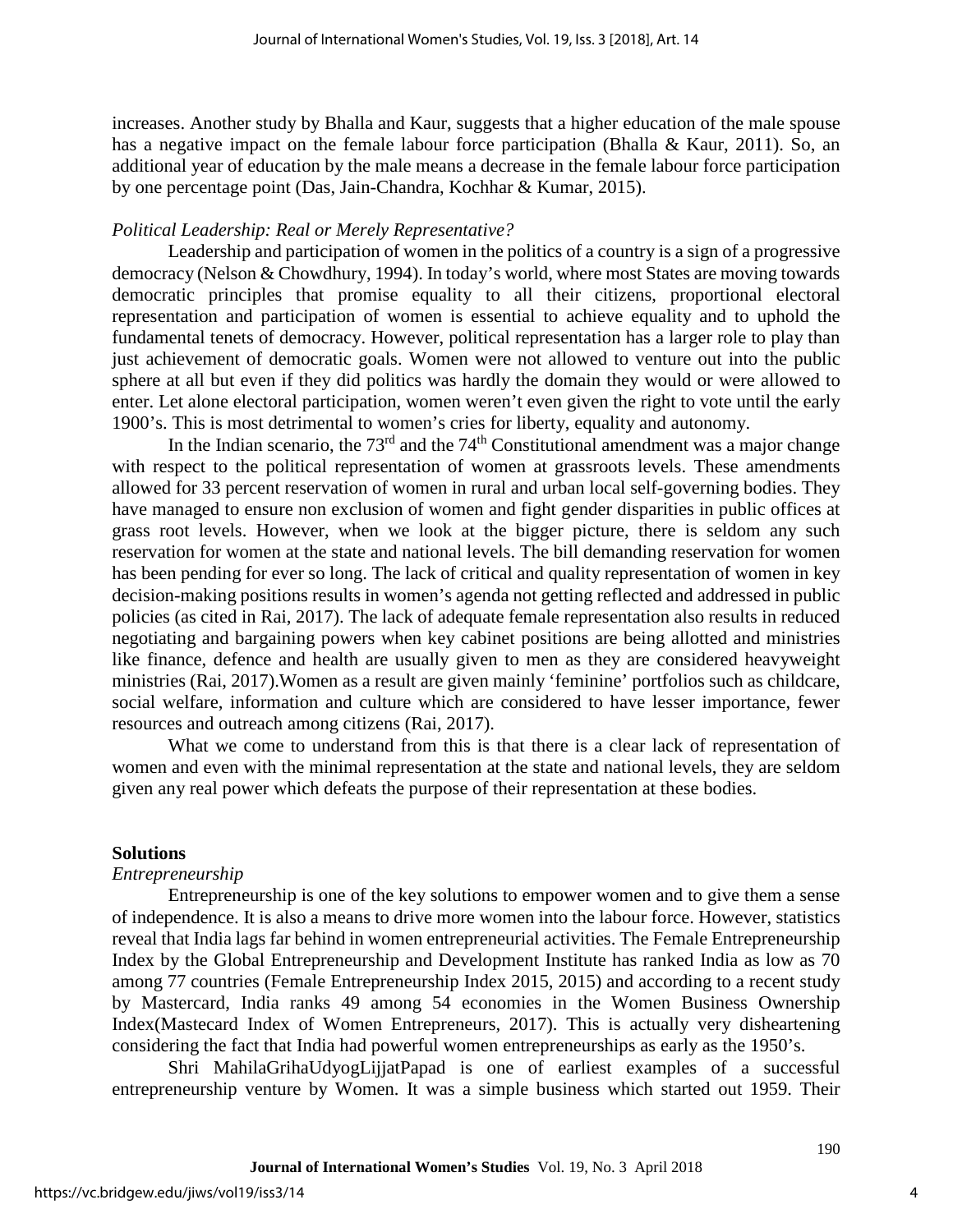product was "papads" which are lentil or rice crisps. 7 women, started this business of rolling out papad and drying them on the terrace of their old South Mumbai residential building. Lakshmidasbhai started a business of selling papads but he was running at a loss of Rs. 80. These 7 women took over the business of Lakshmidasbhai. They hadn't invested any money because all the raw materials required are usually found in most household kitchens. They were soon able to make up for the losses incurred by Lakshmidasbhai. Sales increased and so did their production. Three months later, there were 25 women who were working together to make this work. Two years later there were 150 women. As the number of women increased the terrace was insufficient to roll out papads and so every morning the kneaded dough would be distributed to these women who would take it back to their houses, roll them out, dry them and bring the dried papadsat the end of the day. This is a body registered under the Society's Registration Act as well as the Mumbai Public Trusts Act. There are only women who work as 'member sisters'. Member sisters are not employees. Profits are shared equally among them. This venture promotes self-working from home and is an organisation that has survived even till date with approximately 43000 member sisters across India. Shri MahilaGrihaUdyogLijjatPapad is not merely an entrepreneurial venture but is a 'symbol of women's strength'.

Having looked at successful ventures such as this, it is pertinent to ask ourselves two fundamental questions. Firstly, why are there so few women entrepreneurs in India and secondly, why do we need entrepreneurship to empower women.

The MasterCard Index of Women Entrepreneurs has come out with extensive statistics and as stated above has ranked India as low as 49 among 54 economies (Mastecard Index of Women Entrepreneurs, 2017). The same study has highlighted six barriers to women business owners' progress. They include: Lack of financial funding or venture capital, regulatory restrictions and institutional inefficiencies, lack of belief in self and entrepreneurial drive, fear of failure, sociocultural restrictions and lack of training and education (Mastecard Index of Women Entrepreneurs, 2017).

Entrepreneurship is a powerful tool to empower women because it gives them a sense of independence. An article in the Harvard Business Review addressed the issue of "Off ramps and On ramps" of women conducted a study in which nearly half (46%) of the women cite "having their own independent source of income" as an important propelling factor that drive them back to their careers (Hewlett  $\&$  Luce, 2005). These women spoke about their discomfort with "dependence" (Hewlett & Luce, 2005). It was further found that, "however good their marriages were, many disliked needing to ask for money" (Hewlett & Luce, 2005). Thus, we come to realise that this sense of independence is very important for women and their overall development. Economic freedom aids in boosting the self-esteem of women. A happier and independent woman will have a greater positive impact on her family and surrounding society (Sen, 2000). Entrepreneurship is also a journey which will probably help women discover their self-worth and potential. This in turn drives more women to participate the labour force. A higher level of female entrepreneurial activity has been associated with stronger economic growth. A study by Esteve-Volart, (as cited in Das, Jain-Chandra, Kochhar & Kumar, 2015) uses panel data on Indian States to show that the ratio of female is to male workers (and managers) is positively correlated with both growth and living standards (Das, Jain-Chandra, Kochhar & Kumar, 2015). Thus entrepreneurial activity not only benefits women but also the economy on the whole.

While lack of education and aspects related to the care economy can encourage entrepreneurial activity, they shall be addressed separately. The author in this segment would like to concentrate on one of the major reasons which keep women away from entrepreneurial activity: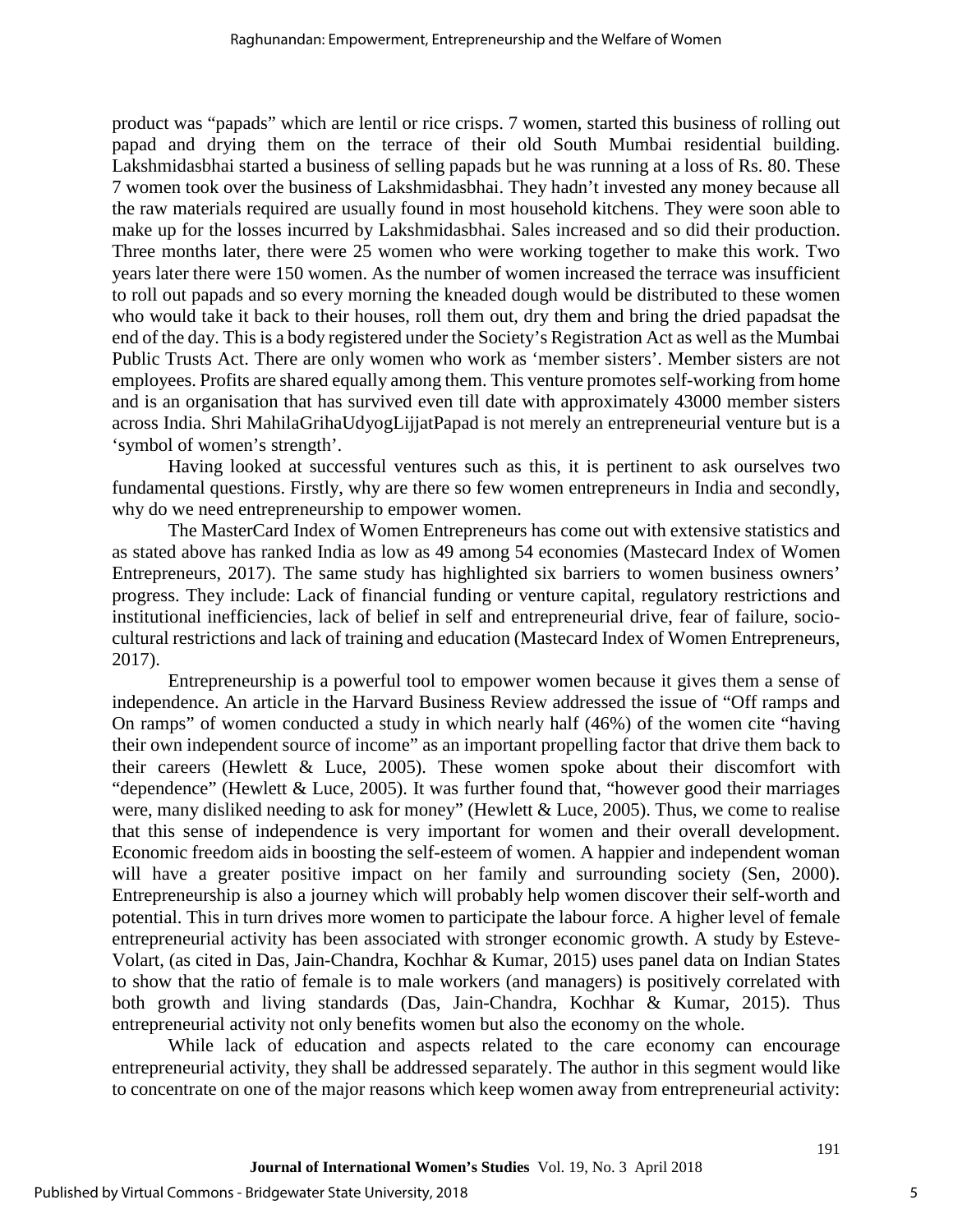inaccessibility to adequate resources. Women have been the disadvantaged lot with regard to financial and other assets such as property. How then are we going to tackle the problem of inadequate resources to back entrepreneurial activity?

One of the basic requirements for entrepreneurial activity is finance and one of the better solutions to financing small business ventures by women especially from an impoverished background is microfinance. Microfinance is often considered as an instrument for empowerment (OECD, 2017) . While there are many positives to microfinance, there are a lot of criticisms to this approach as well. Often, when these ventures fail, they lead to reinforcement of debt and further exclusion if such ventures are not well structured (OECD, 2017). However, as in every business venture, there is a risk factor that goes hand in hand even with entrepreneurial activities by women. This does not mean we discourage entrepreneurial activity altogether nor can we disregard the huge relief microfinance can provide to women seeking aid. The trick to tackling this risk factor is to try and mitigate it to the best possible extent. When microfinance organisations lend money they must also look into what venture this will be financing. A very relevant step before borrowing any credit is to do adequate research and understand the environment in which the business will operate (Kumar, 2015). This is tedious and not cost effective for women from impoverished backgrounds. The author suggests that, women are to be made aware of the market and related risks so as to ensure that the plausible risks are evaluated before investing in the ventures. Microfinance Institutions must also ensure they educate their borrowers about the concept of microfinance, importance of repayment and using the finance towards productive ends (Kumar, 2015). It is impossible to completely determine and evaluate every risk, but those risks that are foreseeable with access to certain market information and awareness which impoverished women may seldom have access to can be mitigated to a certain extent.

Capital Sisters International is an organisation that helps impoverished women by providing them with microfinance to support entrepreneurial activity. They have been recognised for their unique strategy and vision of "financial inclusion for marginalised women entrepreneurs in the informal sector" (Capital Sisters, 2017). This organisation facilitates interested individuals to provide "loans" instead of "donations" to aid entrepreneurship ventures. Investors can purchase bonds and this investment will be directed towards ten micro enterprises. The same will be returned with zero interest rate within one, two, three or five years. This can be reinvested or taken back. They also engage in creating awareness which has a wide outreach.

The story of Capital Sisters International is an example of how we could make microfinance an effective means to encourage women entrepreneurial ventures. The author does not suggest that this is the only model that should be adopted, but merely implying that there are means to make microfinance an effective tool to encourage women enterprises.

Women work better in environments where there are other fellow women. This is mainly because they believe that it is their fellow women who will understand their needs and problems more effectively. Hence employing more women in microfinance bodies who will deal with transactions providing micro loans to women may also positively impact microfinance.

The final aspect under this segment is encouraging financial services which are based on values that women can relate to. Audur Capital, an Icelandic financial services organisation based on "feminine" values has changed the traditional patterns of investments. It was founded by two Icelandic women in the year 2007, a year before the big financial meltdown. While Iceland was severely hit, they got through the meltdown without any direct losses to their equity or the funds of their clients. The Feminine Values they have adopted include: Risk awareness, straight talking, emotional capital (they believe that emotional due diligence is as important as financial due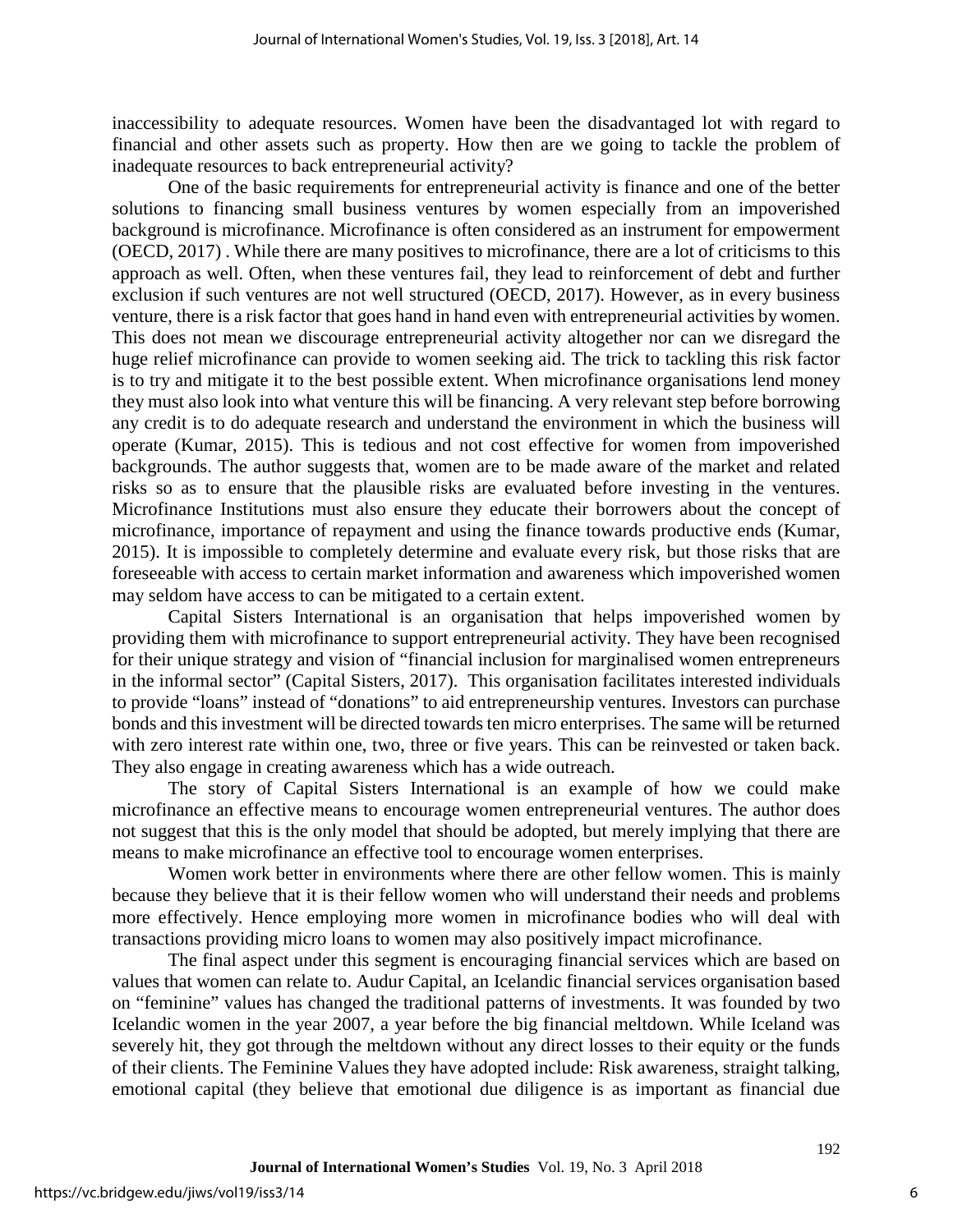diligence), profit with principles (they care as to how they make profits by looking into the social and environmental benefits when they invest). Halla Tomasdottir, co-founder says that the female trend is the "sustainable trend". She says, "...the idea is not that women are better than men but that they are different from men". Further, "Bringing different values to the table means you get better decision making and less herd behaviour and both of those hit your bottom line with positive results".

Thus financial organisations with a different set of values that women can relate to could drive more women towards entrepreneurial activity.

#### *The Care Economy*

Women have been socialized to be caring and nurturing, and because of this they have been associated with responsibilities such as running the household, nurturing children, caring for the elderly and just about anything that keeps the domestic sphere on its wheels. Although this contributes to the smooth functioning of the economy, it is not valued monetarily. It continues to exist as a "behind the scenes economy". The first problem with this is that it takes up a lot of resources and time but is not viewed as "real" work. On the contrary studies have shown that if care work was assigned monetary value, it would constitute 10% to 39% of the GDP (OECD, 2017). The second problem with regard to the care economy arises when this is entirely left to women and considered as their responsibility alone. Most women let go of their careers and economic goals in order to fulfil these responsibilities. Female labour supply then reduces which is detrimental to the individual woman's economic freedom which in turn reinforces her dependency and reduces the human capital stock of the economy.

A study by Becker says that female labour supply which is often modelled using the framework of the time allocation model (as cited in Das, Jain-Chandra, Kochhar & Kumar, 2015) which states that women make labour supply decisions not only considering leisure and labour tradeoffs, but also home- based production of goods and services (including caring for children) (Das, Jain-Chandra, Kochhar & Kumar, 2015). Further, another study by Jaumotte (as cited in Das, Jain-Chandra, Kochhar & Kumar, 2015 ) shows that working for a wage is chosen by women only if earnings make up for the lost home production (and associated costs) (Das, Jain-Chandra, Kochhar & Kumar, 2015).

Women do care about the care economy but not at the cost of their own development and the overall economy. So what can we do to make this easier for her? Reducing and redistributing women's unpaid work by improving access to infrastructure and technology is only one aspect of the solution (OECD, 2017). Sensitization of the society to understand that caring and nurturing is not necessarily the responsibility of women is very important. Accepting that the care economy is a joint responsibility of men as much as it is of women is critical to resolving the disproportionate burden of responsibilities which are automatically vested upon women. Awareness drives and the role of the media play a key role in the process of sensitization.

Organisational policies that provide for flexibility during the day or those that provide for reduced work hours will definitely help women balance work and home. It is not only for women but such policies also allow men to share responsibilities equally.

Corporate companies in some parts of the world have adopted such organisational policies. The Johnson and Johnson family of companies has seen increased loyalty and productivity because of flexible work hour policies (Hewlett & Luce, 2005). Ernst and Young in the mid 1990's noticed that although the turnover of women entrepreneurs were high only a small percentage of women

7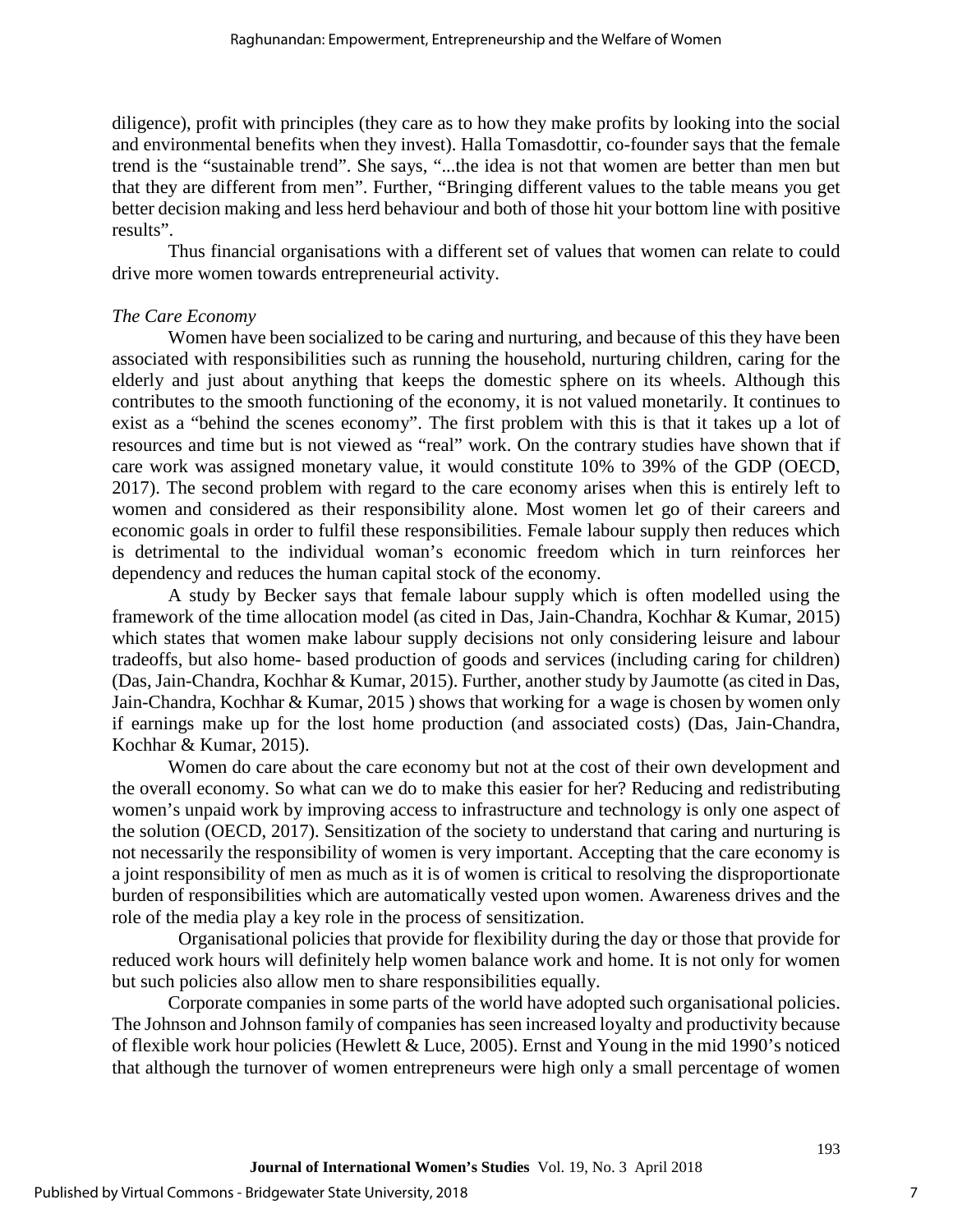became partners and so they adopted a policy of flexibility to ensure that more women made it to partnership (Hewlett & Luce, 2005).

This however, is not very popular among corporate organisations in India. A cross industry study of the barriers to flexible working for Indian women, has found three main barriers that hinder effective adoption of "Flexible Working Arrangements" (FWA). Firstly, there are cultural barriers to flexible working and those surveyed stated that "it was the lack of successful women role models who worked their way up flexibly that stopped them from embracing this culture of work"(Rajesh & Rakesh, 2014). Secondly, there is a lack of infrastructural support which is essential to back flexible working. Thirdly, attitudinal barriers are discussed as a constraint. Employees who prefer conventional work (full time work) view part time or flexible work as underperformance. While FWA has proven to be an effective solution to help women balance work and home, India still needs to tackle these barriers.

### *Quality Education*

Effectively channelizing policy funds towards bettering education is the need of the hour. The National Policy on Education, 1986 was successful in addressing the issue of women empowerment through education. It stated that: *"Education will be used as an agent of basic change in the status of woman. In order to neutralise the accumulated distortions of the past, there will be a well-conceived edge in favour of women. The National Education System will play a positive, interventionist role in the empowerment of women. It will foster the development of new values through redesigned curricula, textbooks, the training and orientation of teachers, decisionmakers and administrators, and the active involvement of educational institutions. This will be an act of faith and social engineering"* (Department of School Education and Literacy).

A number of Government programmes have been adopted in pursuance of the above objective. Let us take a brief look at a few of these programmes/schemes:

- Sarva Shisha Abhiyan: It is a programme that aims at Universalization of Elementary Education which targets the age group of 6-14 years. This is adopted in order to ensure that the Fundamental Right to Education provided for under Article 21 A of the Indian Constitution is enforced.
- National Scheme of Incentives to Girls for Secondary Education: The aim of this scheme is to ensure enrolment of girl child to secondary educational institutions. They target the age group of 14-18 years.
- Udaan: This is a program by the Central Board of Secondary Education which addresses the low enrolment rates of girl students to engineering colleges. They aim to do so by bridging the gap between school education and engineering entrance exams.
- MahilaSamakhya programme: In consonance to the idea of women empowerment through education laid down in the National Policy on Education, 1986/92

Although these are very effective policies quantitatively, none of them specifically concentrate on qualitative education. Thus, achieving high enrolment rates in educational institutions is no guarantee of a bright future to these young or older women. Literacy levels increase but they most definitely do not address employability.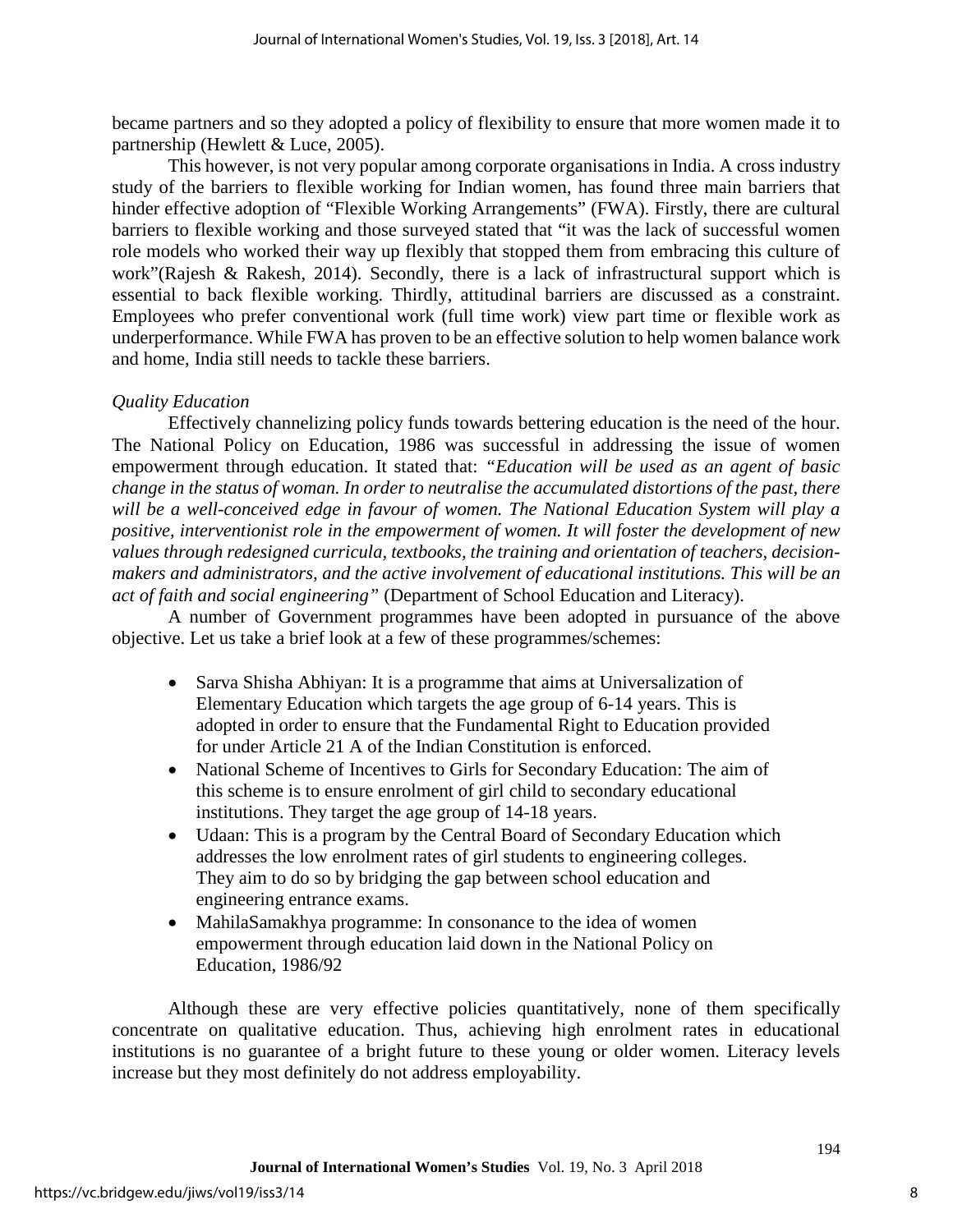Qualitative policies that address the "employability" factor need to be introduced at the earliest. Further, sensitization of policy makers towards gender specific needs which embrace the difference while striving to achieve equality would be beneficial in order to frame effective policies. Reducing the gap between male and female higher education would also help tackle the issue of declining labour force participation among educated women (Das, Jain-Chandra, Kochhar & Kumar, 2015). Another effective means to tackle this would be to have Non-government Organisations or Non Profit Bodies have training programmes that allow women to equip themselves with necessary skills required for the job market.

#### *The Capability Approach and Agency*

There are differences between men and women and there are differences among women coming from dissimilar socio-political and economic backgrounds. Embracing these differences while ensuring the goals of socio-economic justice are achieved forms the basis of the capability approach (Sen, 2000). This approach deals with the idea of comparative justice by essentially allowing women to achieve goals within their social, political and economic boundaries (Sen, 2000). Shri MahilaGrihaUdyogLijjatPapad is a good example in this context as well. These women achieved their goal of economic empowerment within their social political and economic boundaries. This approach is especially an important tool to encourage women from rural, impoverished backgrounds to make the best use of their capabilities to work their way towards empowering themselves.

Many a time policies that are introduced are blanket policies that seldom embrace these differences and constraints. Thus, adopting mechanisms within policies, schemes and programmes for women which are accommodative of these differences and the socio-economic and political boundaries may be an effective solution.

The second approach that we shall deal with under this segment is the concept of "agency". Agency, an approach suggested by Amartya Sen, the well-known Nobel Laureate in Economics, shifts the focus from merely resolving the "ill-being" of women to women becoming active agents of change (Sen, 2000). Sen states we should move away from an approach where women are "passive recipients of welfare enhancing help" towards an approach where women are "the dynamic promoters of social transformations that can alter the lives of both women and men" (Sen, 2000). He later provides reasoning as to why the agency role by women is important. In that context Sen says, "Working outside the home and earning an independent income tend to have a clear impact on enhancing the social standing of a woman in the household and the society. Her contribution to the prosperity of the family is then more visible and she also has more voice because of being less dependent on others" (Sen, 2000).

This is essentially an approach wherein women help themselves and encourage their fellow women to do the same. An interesting means to help women help themselves while contributing to social transformations is through partnerships. These partnerships can be of two kinds:

- Among women where they pool in their resources and help one another to establish enterprises which empower them
- Partnerships that seek institutional support either from the private sector or the government

The Kerala Government under the State Poverty Eradication Mission, implemented a programme called 'Kudumbashree' (which in Malayalam means 'prosperity of the family') to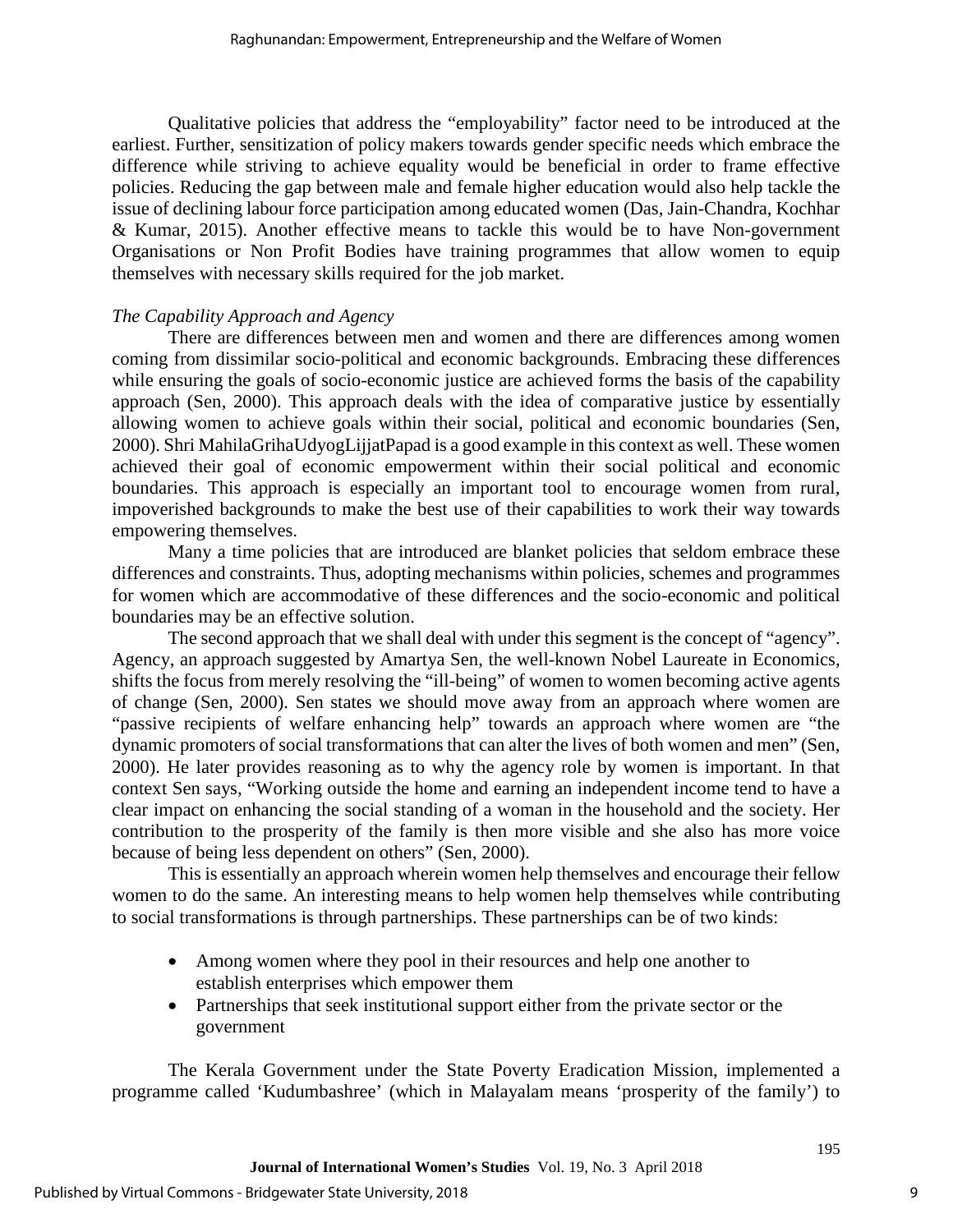eradicate poverty and empower women. This programme has a unique three tier system with Neighbourhood Groups at the lowest level followed by the Area Development Societies at the intermediate level and Community Development Societies at the local government level. This programme allows for women within their neighbourhoods and communities to support their fellow women. This programme supports micro enterprises, livestock farming, microfinance, collective farming. They also have rehabilitation programmes for destitute women. Their programmes specific to women empowerment consists of a Gender Self Learning Programme and Programmes for Elimination of Violence against Women. These women empowerment programmes aim at "transforming the community network into an agency of women for their overall empowerment and development". It has positively impacted the lives of so many women. This is a meaningful and effective partnership where the government has provided institutional support to help women organise themselves to achieve empowerment. Encouraging more partnerships on the lines of such a programme is a means to empower many more women.

#### **Conclusion**

The story of women and their struggles have been told and re-told on various platforms. Yet, there seems to be a rift between the struggles and change. In order to evolve, we need to voice out the struggles that has suppressed women. The public sphere provides an excellent platform for women to state the struggles they face and put forth their opinions. However, this is the domain where there has been a scarcity in representation of women. Tackling this issue is vital to achieve the end goal of equality. Strategic oppression owing to unfair social constructions, deprivation of education, and lack of 'real' representation in the political arena are the major problems that drive women away from the public sphere. A few instances and statistical data have been provided throughout the thesis to highlight the difference that female inclusion can make to the economy and the society as a whole. Entrepreneurship is one such tool that can empower women and allow them to venture into new domains they never imagined to play an active role in. As stated earlier, this aids in boosting the self-confidence and morale of womenfolk that has been suppressed for ages. Women play an important role in running households and therefore easing the care economy creates an optimum environment for women to go beyond their domestic roles. Quality education and viewing women as active agents of change also helps bridge the gap between the subjugation and female inclusion. Facilitating and creating opportunities where women can help themselves is better than merely removing barriers and obstacles that stall her development. To achieve this, a holistic approach to equip women with skills, resources and confidence must be adopted. Further, we must embrace the differences and strive towards meaningful partnerships to build social and economic resilience. This is the only way we can change equations for all women.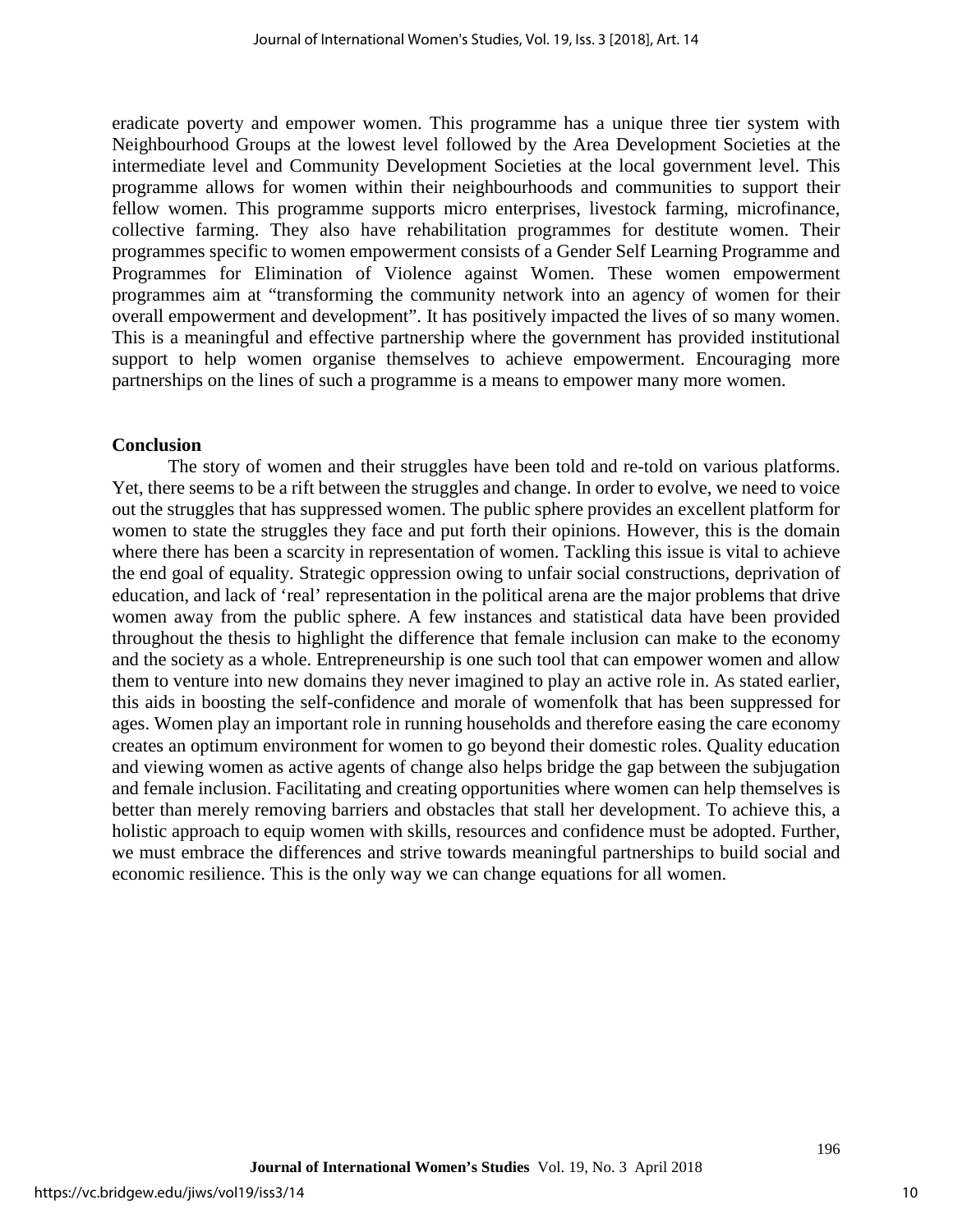### **References**

- Accenture. (2017). *Getting to Equal 2017: Closing the Gender Pay Gap*. Retrieved from https://www.accenture.com/t20170403T052457Z\_\_w\_\_/in-en/\_acnmedia/PDF-45/Accenture-IWD-2017-Research-Getting-To-Equal.pdf#zoom=50
- Amit Kumar. (2015). *Women and Microfinance*. Jaipur: Rawat Publications.
- Bhalla, S., & Kaur, R. (2011). *Labour Force Participation of Women in India: Some Facts, Some Queries*. Retrieved from http://www.lse.ac.uk/asiaResearchCentre/\_files/ARCWP40- BhallaKaur.pdf
- Das, S., Jain-Chandra, S., Kochhar, K., & Kumar, N. (2015). *Women Workers in India: Why So Few Among So Many?*. International Monetary Fund. Retrieved from http://www.imf.org/en/Publications/WP/Issues/2016/12/31/Women-Workers-in-India-Why-So-Few-Among-So-Many-42785
- Terjesen, S., & Lloyd, A. (2015). *The 2015 Female Entrepreneurship Index* (Rep.). Retrieved February 10, 2018, from The Global Entrepreneurship and Development Institute website: http://thegedi.org/female-entrepreneurship-index-2015-report/
- Gaynair, G. (2011, November 01). Gender Equality: Indian Men's Attitudes Complex. Retrieved April 20, 2017, from https://www.icrw.org/news/gender-equality-indian-mens-attitudescomplex/
- Glick, P., & Fiske, S. (2001). An ambivalent alliance: Hostile and benevolent sexism as complementary justifications for gender inequality. *American Psychologist*, *56*(2), 109- 118. http://dx.doi.org/10.1037//0003-066x.56.2.109
- Hewlett, S. A., & Luce, C. B. (2005). Off-Ramps and On-Ramps: Keeping Talented Women on the Road to Success. In *Harvard Business Review on Women in Business* (pp. 1-28). Boston, Massachusetts: Harvard Business School Publishing Corporation.
- "Kudumbashree: An Introduction." (n.d.). Retrieved September 01, 2017, from http://www.kudumbashree.org/pages/171
- Marcal, K. (2015). *Who Cooked Adam Smith 's Dinner?*. London: Portobello Books.
- Mastercard Index of Women Entrepreneurs (Rep.). (2017, March). Retrieved April 30, 2017, from [https://newsroom.mastercard.com/wp-content/uploads/2017/03/Report-Mastercard-](https://newsroom.mastercard.com/wp-content/uploads/2017/03/Report-Mastercard-Index-of-Women-Entrepreneurs-2017-Mar-3.pdf)[Index-of-Women-Entrepreneurs-2017-Mar-3.pdf](https://newsroom.mastercard.com/wp-content/uploads/2017/03/Report-Mastercard-Index-of-Women-Entrepreneurs-2017-Mar-3.pdf)
- MicroLoans for Women in Poverty. (n.d.). Retrieved April 29, 2017, from https://www.capitalsisters.org/
- Nelson, B., & Chowdhury, N. (1994). *Women and Politics Worldwide*. Yale University Press. Retrieved from

https://scholarspace.manoa.hawaii.edu/bitstream/10125/15381/1/811.Women%20and%2 0Politics%20Worldwide.PDF

- Powell, G. (2011). *Women and Men in Management*. Los Angeles: SAGE Publ.
- Rai, P. (2017). Women's Participation in Electoral Politics in India: Silent Feminisation. *South Asia Research, 37*(1), 58-77. DOI: 10.1177/0262728016675529
- Rajesh, S., & Rakesh, A. (2014). Barriers to Flexible Working for Indian Women Professionals: A Cross Industry Study. *Global Journal of Management and Business Research: A Administration And Management*, *14*(5), 1-10.
- Ramanathan, M. (2004). Women and Empowerment: Shri MahilaGrihaUdyogLijjatPapad. *Economic and Political Weekly, 39*(17), 1689-1697. Retrieved April 25, 2017.
- Sen, A. (2000). Women's Agency and Social Change. In *Development as Freedom* (pp. 189- 203). New Delhi: Oxford University Press.